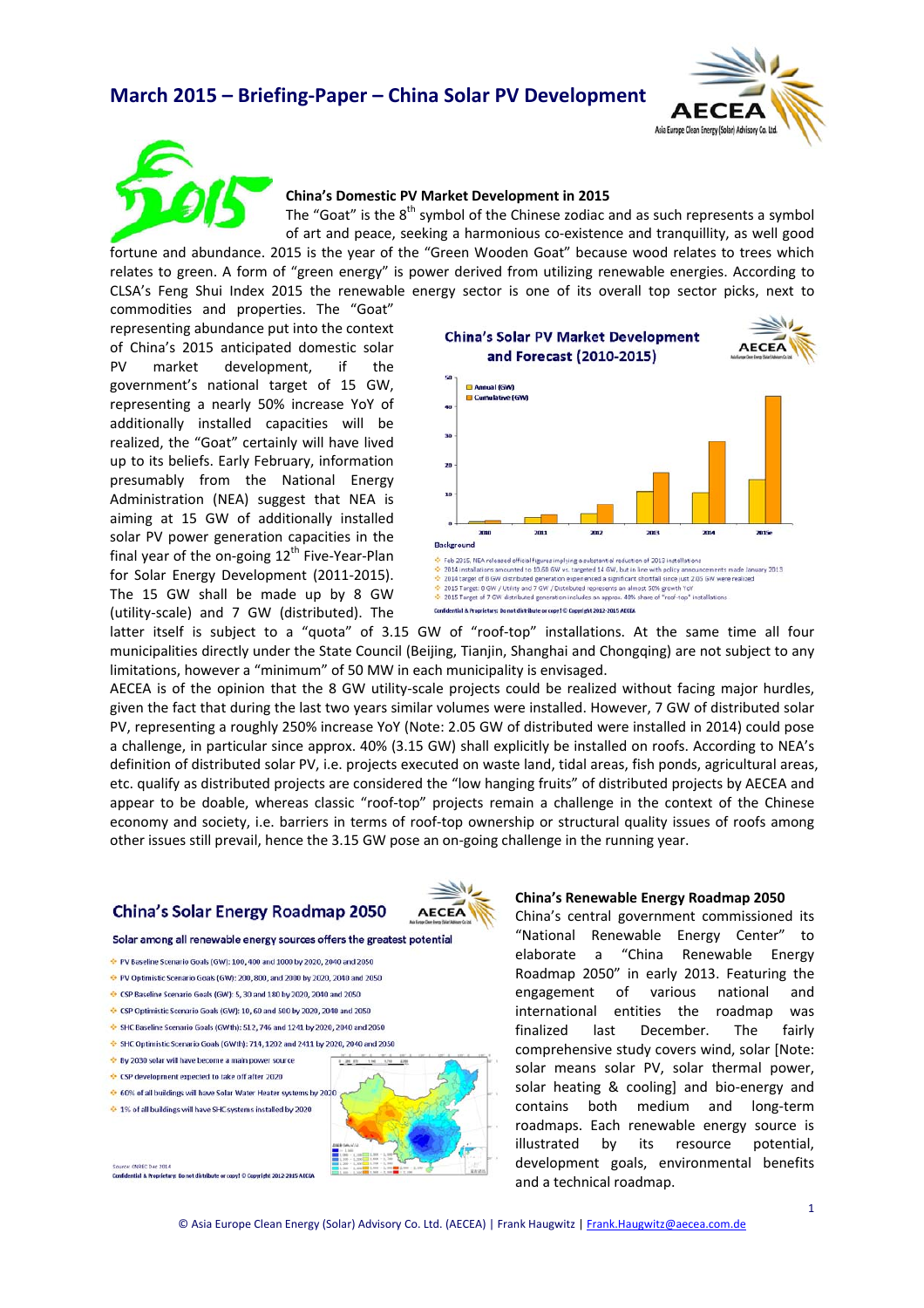Asia Europe Clean Energy (Solar) Adviso

The focus of this rather systematic approach was less on quantifying the individual potential for deployment, but rather on the legislative landscape, supplementary regulations and mechanisms designed to enable the realization of the formulated development goals.

2015 is the last year of the ongoing  $12<sup>th</sup>$  Five-Year-Plan (2011-2015) and the preparatory work for the 13<sup>th</sup> Five-Year‐Plan for Solar Energy (2016‐2020) was initiated last summer. Against this background, early September 2014 the National Energy Administration (NEA) already communicated a minimum target of 100 GW of solar PV by the end 2020. However, given the timing of the "roadmap" AECEA is of the opinion that in the remaining months of 2015 the announcement of a 2020 solar target exceeding the 100 GW mark is likely. AECEA estimates a range of 135‐150 GW of total solar PV capacity to be installed by the end of 2020.

## **China's Power Sector Reform – Are existing institutional capacities capable delivering?**

A vital element of successful power sector reform is appropriate regulatory and governmental structures. Power sector reform and transition will take several years and decades to implement, hence the importance of conducive and sound institutional and regulatory frameworks is crucial. Such frameworks must be flexible and able to address fast‐changing conditions. The last three decades China's transformation was subject to a process of experimentation, i.e. the central government encouraged the local govt. and State Owned

Enterprises (SOE) to innovate, selected successful solutions and integrated them into their policy making. Does pragmatism help to create success, policy reform tend not to produce lasting effects if institutional conditions are poor. Sound policies need to be embedded in solid institutions.

China's energy sector is considered of being subject to low levels of institutional capacities and e.g. lack of regulatory oversight of its power sector has been long highlighted. One example, the State Electricity Regulatory Commission (SERC), although little authority, which had the responsibility to set service obligations and standards, enforce laws, establish balancing





China Rank's 89 out of 125 Countries



etary: Do not distribute or copy | © Copyright 2012-2015 ACCD

areas and to regulate safety, was absorbed by the NEA in 2013. Another example is that although dispatching priority is given to renewable energy, however grid operators continue to prioritize coal‐fired power plants operated by SOE's.

The Energy Architecture Performance Index (EAPI) developed by the World Economic Forum (WEF) uses 18 indicators to measure the energy system performance of in total 125 countries. Accordingly, overall, China ranks 89 with an average score of 0.53, whereas Switzerland ranks  $1<sup>st</sup>$  with an average score of 0.80 and Yemen ranks 125<sup>th</sup> with an average score of 0.40. Back in March 2012, former Chinese Premier Wen Jiabao in its "Report on the Work of the Government" during the National People's Congress remarked "the country's economic model is likely to prove unbalanced, uncoordinated and unsustainable and deep reforms of the energy sector are central to China's broader structural reforms of the economy". Today, three years later, on March  $5<sup>th</sup>$ , during this years annual National People's Congress the current Chinese Premier Li Keqiang announced to accelerate the promotion of renewable energies, notably in the following order; wind, solar PV, biomass, hydro and nuclear in 2015. Announcements regarding a possible power sector reforms remains to be seen.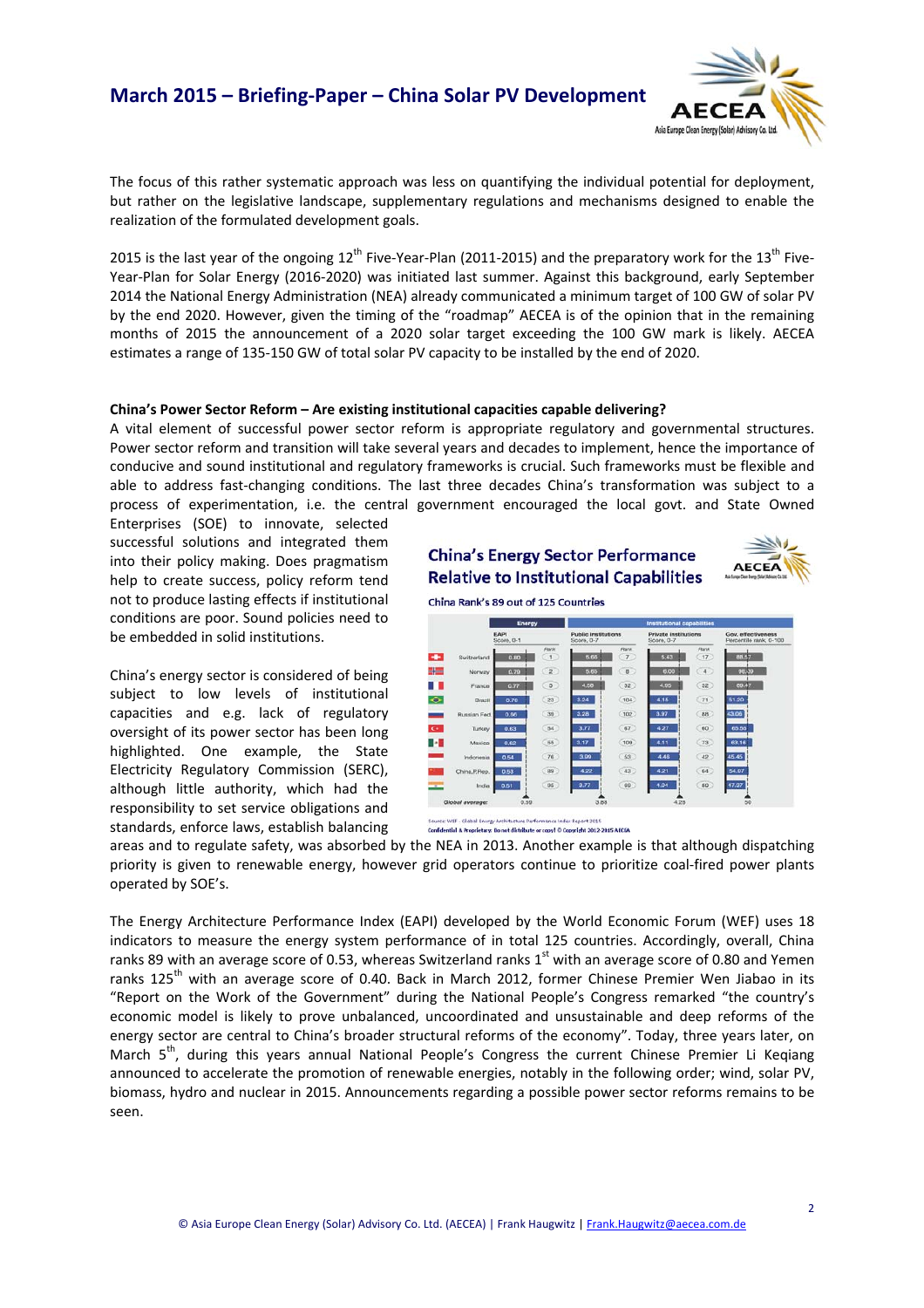# **March 2015 – Briefing‐Paper – China Solar PV Development**



### **AECEA's Asia Country Watch‐List "Vietnam"**

Over the course of the last decade Vietnam was one of the fastest growing economies in South‐East‐Asia experiencing an average annual electricity consumption growth rate in excess of 12%. Unable to meet its domestic power demand the shortfall of approx. 6% is imported from neighbouring China. Estimates suggest that during peak demand times power shortage is in the range of 1.5 and 2 GW. Today, electricity consumption is nearly matching generation but insufficient investment in new power plants puts the electricity grid under constant strain by a growing economy, which is forecasted to grow by another 6‐6.5% in 2015.

## Asia Country Watch-List - Vietnam



Govt. engaged in assessing FIT based support scheme for solar PV deployment

- $\div$  Population = 91 Mio; Electrification rate = 98%
- $\div$  2004-2013 GDP growth rate = 6.7%/a; 2004-2013 Energy consumption growth rate = 12.8%/a
- Currently installed power generation capacity = 25 GW; Hydro = 40%; Gas = 33%; Coal = 22%
- ↓ By 2020 total power generation capacity is projected to reach 75 GW
- 2016-2020 GDP growth forecast = 8-8.4%/a; 2016-2020 Energy consumption growth forecast + 11-11.3%/a National Master Plan for RE Advancement (2011-2020/2030) approved by Head of State in July 2011
- $\div$  Natl. RE Target 4.5 and 6% in primary energy mix by 2020 and 2030; at present = 3.7%
- $\div$  Currently installed solar PV power generation capacity = 4-5 MW

Confidential & Proprietary: Do not distribute or copy! © Copyright 2012-2015 ACCE

- Solar irradiation range 4-SkWh/sqm/day; Central & South of Vietnam best potential;
- RE Policy: Import tax exemption for goods which can not yet be manufactured locally
- APEC Meeting on Solar Energy Supply Chain held in Hanoi in Aug 2014
- Ministry of Industry and Trade has published Solar Radiation and Solar Potential Maps in Jan 2015
- 

Power Development for the period 2011‐ 2020 and an outlook to 2030 gives priority to the development of renewable energies as a source of electricity. Accordingly, the state power company Vietnam Electricity (EVN) responsible for generation, transmission and distribution has the obligation to purchase all electricity generated from renewable energy sources. Currently, although there is no "renewable energy act/law" or designated renewable energy regulations, Feed-in-Tariffs for wind are available since 2011. Presently, the govt is engaged in a foreign aid support project which among other issues elaborates a potential FIT based support scheme for solar PV.

In July 2011 a National Master Plan for

Over the course of the past few years a few announcement made by international companies planning to setup local module/cell manufacturing never materialized, however according to Boviet Solar Technology Co. Ltd. located in Bac Giang a 200 MW module & cell plant started operation in June 2014. The company itself is a subsidiary holding company of Powerway Group from China. Early March 2015, Spire Corporation announced to have received an order from a govt. agency to deliver a 20 MW module line to be located outside of Hanoi.

Given Vietnam's surging economy combined with anticipated double‐digit power consumption growth rates requiring substantial investments in the power sector in the coming years. The announcement made by the Prime Minister that a "Green Growth Strategy to 2020" is under development which builds on the "National Strategy for Climate Change Adaption" ratified in December 2011 leads to the anticipation that solar PV is expected to play a greater role than in the past, hence AECEA is of the opinion that "Vietnam" qualifies to be on it's "Asia Country Watch‐List".

### **AECEA – Internal Affairs**

## Upcoming Activities **\*\*\*\*\*\*\*\*\*\*\*\*\*\*\*\*\*\*\*\*\*\*\*\*\*\*\*\*\*\*\*\*\*\*\*\*\*\*\*\*\*\*\*\*\*\*\*\*\*\*\*\*\*\*\*\*\*\*\*\*\*\*\*\*\*\*\*\*\*\*\*\*\*\*\*\*\*\*\*\*\*\*\*\*\*\*\*\*\*\*\***

Invited by Bank of America / Merrill Lynch (BAML), AECEA will attend BAML Taiwan's "Technology & Beyond 2015" flagship conference, in order to speak on: "Solar: A Crucial Year 2015" scheduled to take place in Taipei from March 17‐18, 2015. In addition to AECEA's speaking engagement 1x1 investor meetings are being organized.



© Asia Europe Clean Energy (Solar) Advisory Co. Ltd. (AECEA) | Frank Haugwitz | Frank. Haugwitz@aecea.com.de